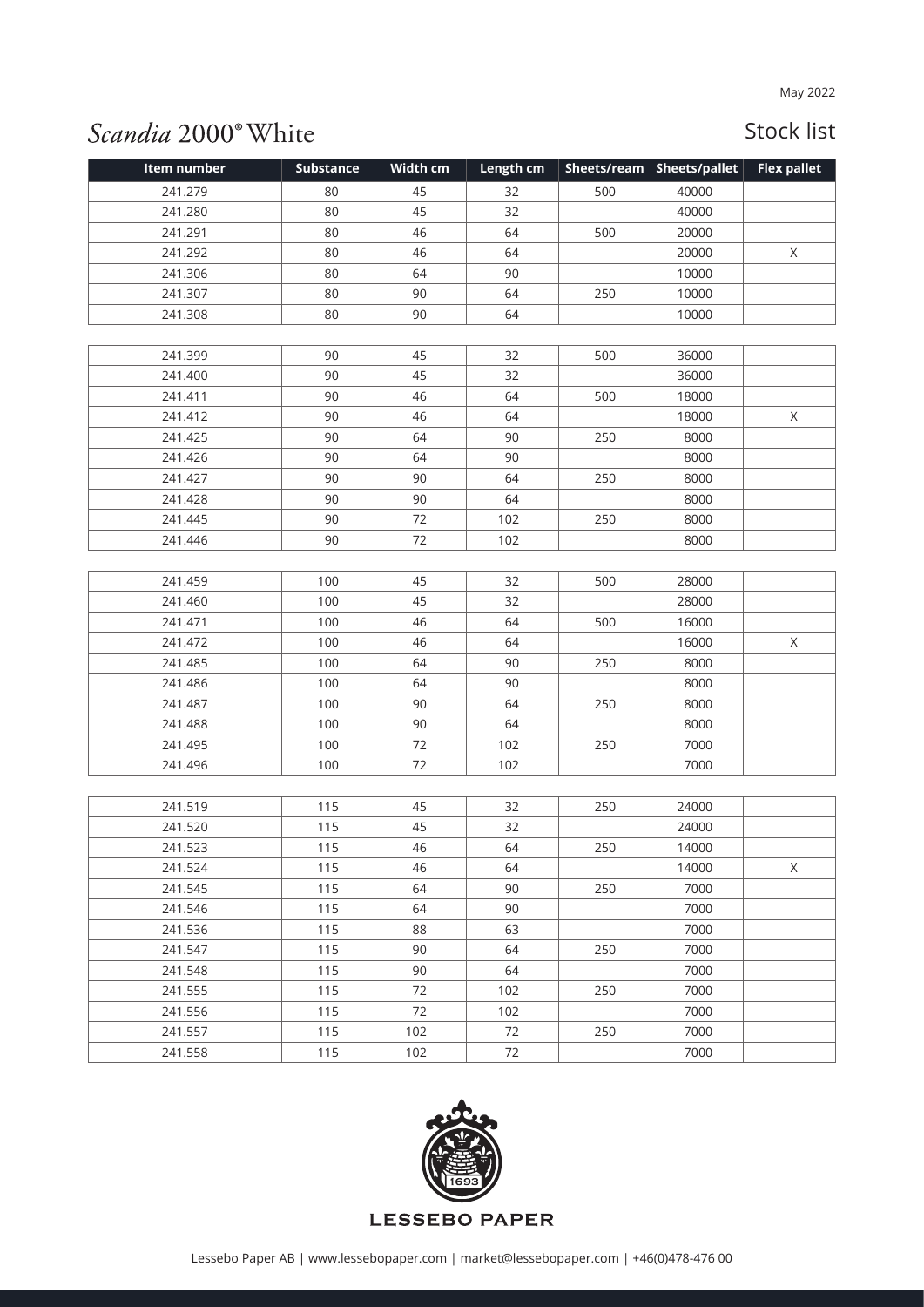## Scandia 2000° White

| Item number | <b>Substance</b> | Width cm | Length cm | Sheets/ream | <b>Sheets/pallet</b> | <b>Flex pallet</b> |
|-------------|------------------|----------|-----------|-------------|----------------------|--------------------|
| 241.589     | 130              | 45       | 32        | 250         | 26000                |                    |
| 241.591     | 130              | 46       | 64        | 250         | 13000                |                    |
| 241.592     | 130              | 46       | 64        |             | 13000                | X                  |
| 241.605     | 130              | 64       | 90        | 250         | 6500                 |                    |
| 241.606     | 130              | 64       | 90        |             | 6500                 |                    |
| 241.607     | 130              | 90       | 64        | 250         | 6500                 |                    |
| 241.608     | 130              | 90       | 64        |             | 6500                 |                    |
| 241.614     | 130              | 92       | 64        |             | 6500                 |                    |
| 241.615     | 130              | 72       | 102       | 125         | 5500                 |                    |
| 241.616     | 130              | 72       | 102       |             | 5500                 |                    |
| 241.617     | 130              | 102      | 72        | 125         | 5500                 |                    |
| 241.618     | 130              | 102      | 72        |             | 5500                 |                    |
|             |                  |          |           |             |                      |                    |
| 241.649     | 150              | 45       | 32        | 250         | 20000                |                    |
| 241.650     | 150              | 45       | 32        |             | 20000                |                    |
| 241.651     | 150              | 46       | 64        | 250         | 10000                |                    |
| 241.652     | 150              | 46       | 64        |             | 10000                | $\mathsf X$        |
| 241.655     | 150              | 52       | 72        | 250         | 8000                 |                    |
| 241.656     | 150              | 52       | 72        |             | 8000                 | X                  |
| 241.665     | 150              | 64       | 90        | 125         | 5000                 |                    |
| 241.666     | 150              | 64       | 90        |             | 5000                 |                    |
| 241.667     | 150              | 90       | 64        | 125         | 5000                 |                    |
| 241.668     | 150              | 90       | 64        |             | 5000                 |                    |
| 241.675     | 150              | 72       | 102       | 125         | 5000                 |                    |
| 241.676     | 150              | 72       | 102       |             | 5000                 |                    |
| 241.677     | 150              | 102      | 72        | 125         | 5000                 |                    |
| 241.678     | 150              | 102      | 72        |             | 5000                 |                    |
|             |                  |          |           |             |                      |                    |
| 241.699     | 170              | 45       | 32        | 250         | 20000                |                    |
| 241.700     | 170              | 45       | 32        |             | 20000                |                    |
| 241.711     | 170              | 46       | 64        | 250         | 10000                |                    |
| 241.712     | 170              | 46       | 64        |             | 10000                | $\mathsf X$        |
| 241.725     | 170              | 64       | 90        | 125         | 4500                 |                    |
| 241.726     | 170              | 64       | 90        |             | 4500                 |                    |
| 241.727     | 170              | 90       | 64        | 125         | 4500                 |                    |
| 241.728     | 170              | 90       | 64        |             | 4500                 |                    |
| 241.733     | 170              | 72       | 102       | 125         | 3500                 |                    |
| 241.734     | 170              | 72       | 102       |             | 3500                 |                    |
| 241.735     | 170              | 102      | 72        | 125         | 3500                 |                    |
| 241.736     | 170              | 102      | 72        |             | 3500                 |                    |

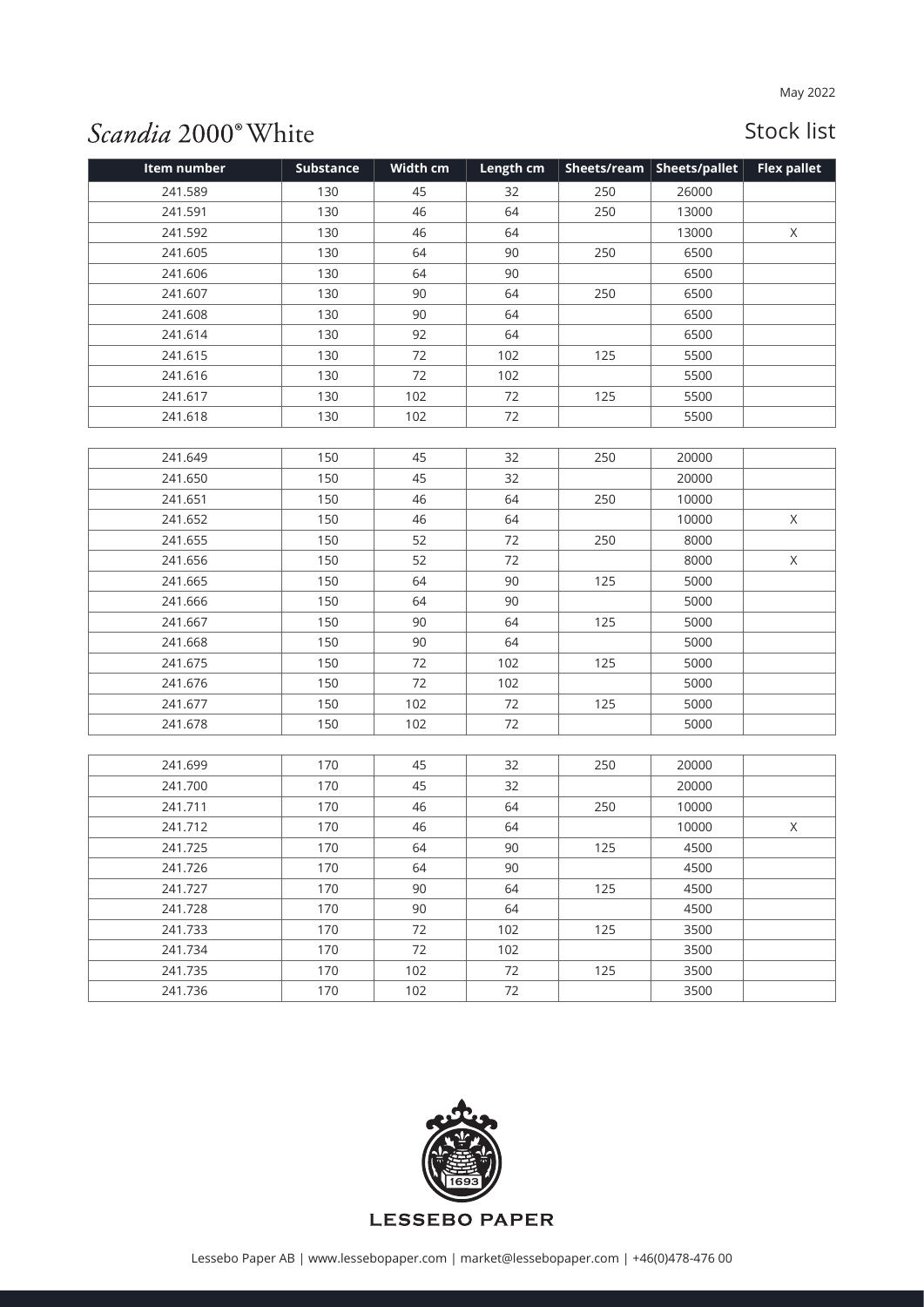## Scandia 2000° White

| Item number | <b>Substance</b> | Width cm | Length cm | Sheets/ream | <b>Sheets/pallet</b> | <b>Flex pallet</b> |
|-------------|------------------|----------|-----------|-------------|----------------------|--------------------|
| 241.769     | 200              | 45       | 32        | 250         | 16000                |                    |
| 241.771     | 200              | 46       | 64        | 250         | 8000                 |                    |
| 241.772     | 200              | 46       | 64        |             | 8000                 | X                  |
| 241.785     | 200              | 64       | 90        | 125         | 4000                 |                    |
| 241.786     | 200              | 64       | 90        |             | 4000                 |                    |
| 241.791     | 200              | 92       | 64        | 125         | 4000                 |                    |
| 241.792     | 200              | 92       | 64        |             | 4000                 |                    |
| 241.797     | 200              | 72       | 102       | 125         | 3000                 |                    |
| 241.798     | 200              | 72       | 102       |             | 3000                 |                    |
| 241.799     | 200              | 102      | 72        | 125         | 3000                 |                    |
| 241.800     | 200              | 102      | 72        |             | 3000                 |                    |
|             |                  |          |           |             |                      |                    |
| 241.819     | 240              | 45       | 32        | 125         | 14000                |                    |
| 241.820     | 240              | 45       | 32        |             | 14000                |                    |
| 241.831     | 240              | 46       | 64        | 125         | 7000                 |                    |
| 241.832     | 240              | 46       | 64        |             | 7000                 | $\mathsf X$        |
| 241.845     | 240              | 64       | 90        | 125         | 3500                 |                    |
| 241.846     | 240              | 64       | 90        |             | 3500                 |                    |
| 241.851     | 240              | 92       | 64        | 125         | 3500                 |                    |
| 241.852     | 240              | 92       | 64        |             | 3500                 |                    |
| 241.855     | 240              | 102      | 72        | 100         | 3000                 |                    |
| 241.856     | 240              | 102      | 72        |             | 3000                 |                    |
|             |                  |          |           |             |                      |                    |
| 241.889     | 270              | 45       | 32        | 125         | 12000                |                    |
| 241.891     | 270              | 46       | 64        | 125         | 6000                 |                    |
| 241.892     | 270              | 46       | 64        |             | 6000                 | $\mathsf X$        |
| 241.905     | 270              | 64       | 90        | 125         | 3000                 |                    |
| 241.907     | 270              | 90       | 64        | 125         | 3000                 |                    |
|             |                  |          |           |             |                      |                    |
| 241.919     | 300              | 45       | 32        | 125         | 10000                |                    |
| 241.921     | 300              | 46       | 64        | 125         | 5000                 |                    |
| 241.922     | 300              | 46       | 64        |             | 5000                 | $\mathsf X$        |
| 241.933     | 300              | 64       | 90        | 75          | 2550                 |                    |
| 241.941     | 300              | 72       | 102       | 75          | 2550                 |                    |
| 241.942     | 300              | 72       | 102       |             | 2550                 |                    |
| 241.943     | 300              | 102      | 72        | 75          | 2550                 |                    |
| 241.944     | 300              | 102      | 72        |             | 2550                 |                    |
|             |                  |          |           |             |                      |                    |
| 241.981     | 350              | 46       | 64        | 125         | 4250                 |                    |
| 241.983     | 350              | 64       | 90        | 75          | 2100                 |                    |
| 241.995     | 350              | 102      | 72        | 50          | 2150                 |                    |
| 241.996     | 350              | 102      | 72        |             | 2150                 |                    |
|             |                  |          |           |             |                      |                    |
| 241.977     | 440              | 102      | 72        | 50          | 1500                 |                    |

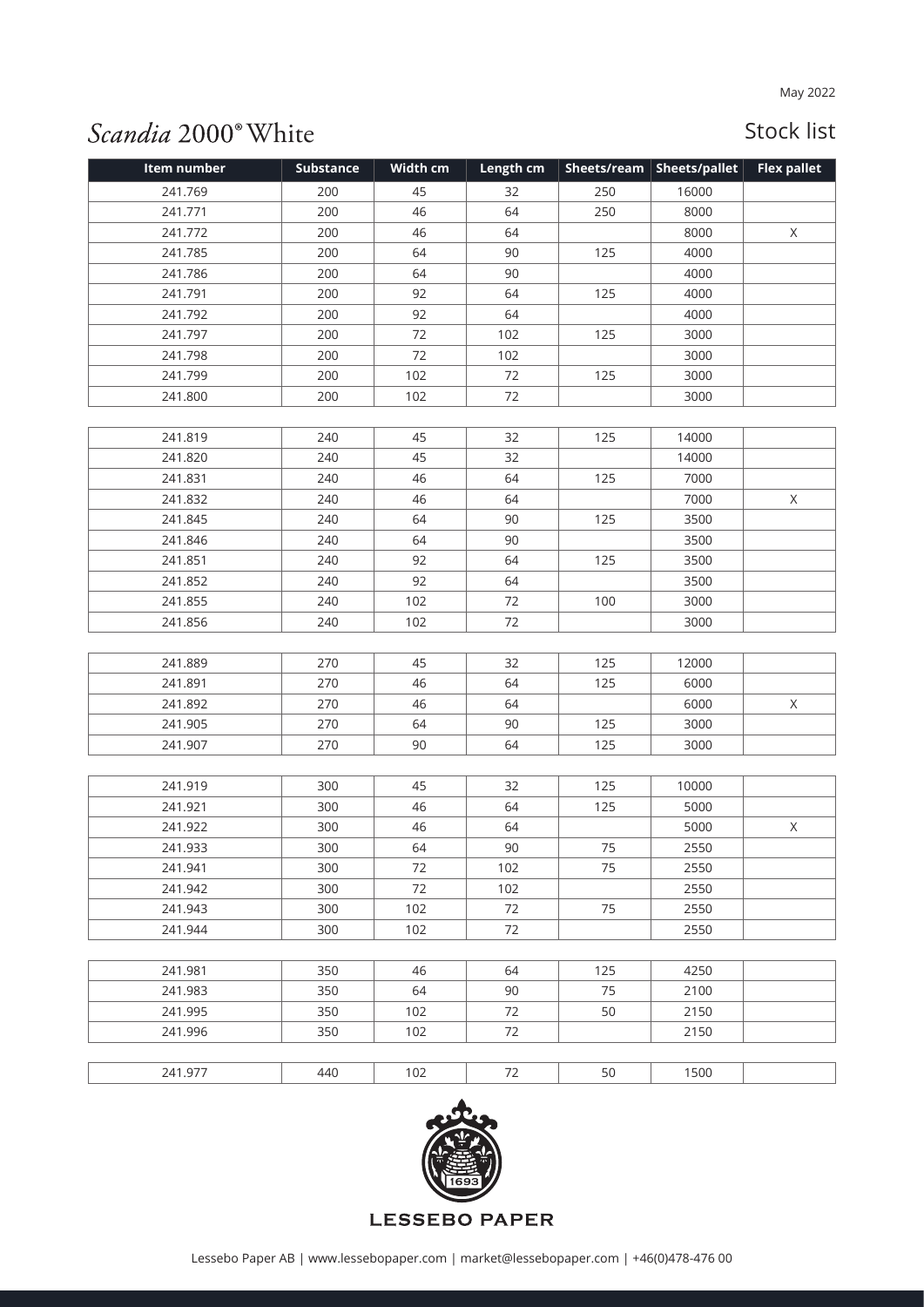# Scandia 2000° Linen embossed

| Item number | <b>Substance</b> | Width cm | Length cm |     | Sheets/ream Sheets/pallet | <b>Flex pallet</b> |
|-------------|------------------|----------|-----------|-----|---------------------------|--------------------|
| 219.410     | 85               | 46       | 64        | 500 | 18000                     |                    |

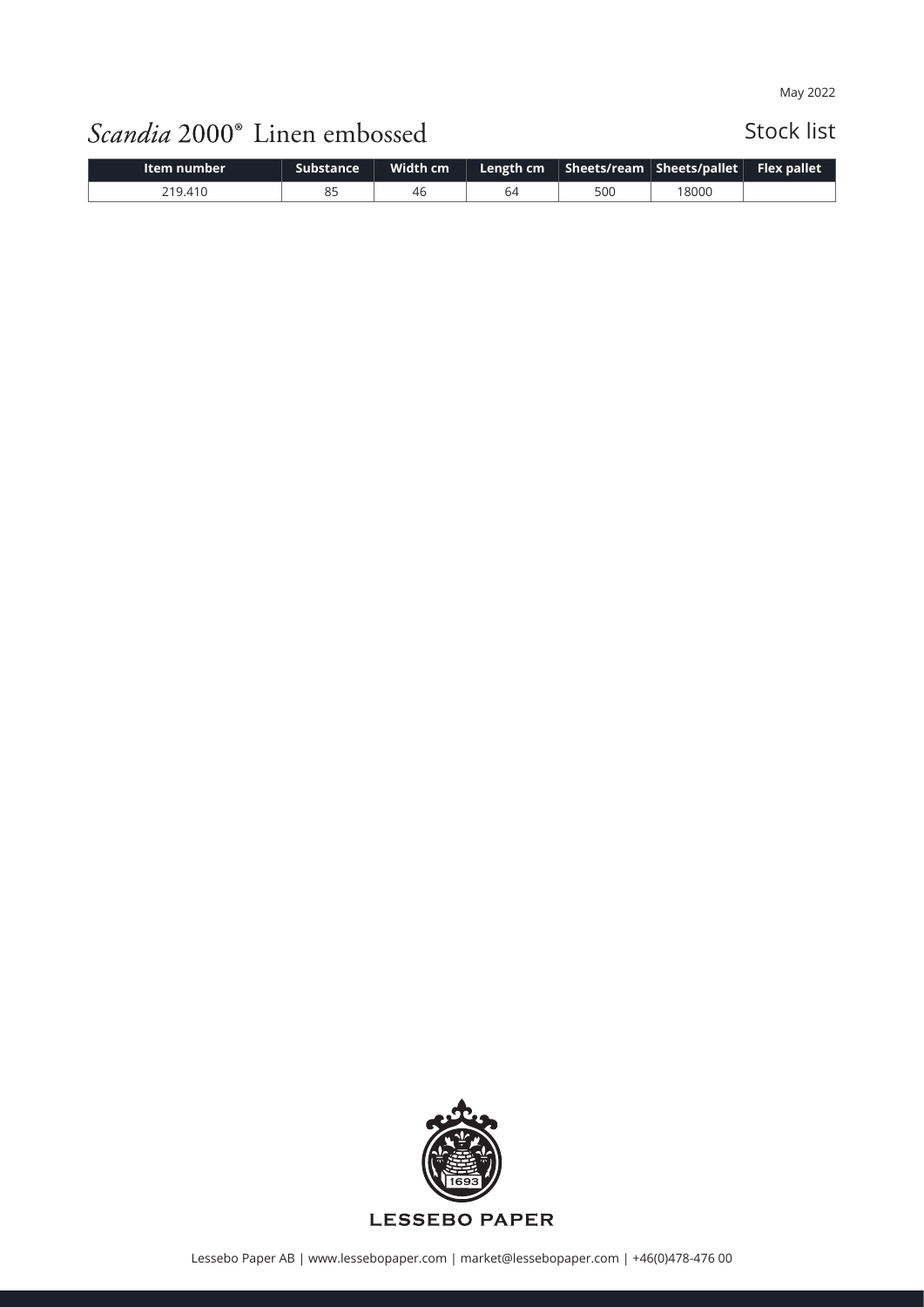## Scandia 2000<sup>®</sup>Natural

| Item number | <b>Substance</b> | Width cm | Length cm | Sheets/ream | Sheets/pallet | <b>Flex pallet</b> |
|-------------|------------------|----------|-----------|-------------|---------------|--------------------|
| 183.401     | 90               | 45       | 32        | 500         | 36000         |                    |
| 183.411     | 90               | 46       | 64        | 500         | 18000         |                    |
| 183.428     | 90               | 90       | 64        |             | 8000          |                    |
|             |                  |          |           |             |               |                    |
| 183.459     | 100              | 45       | 32        | 500         | 28000         |                    |
| 183.471     | 100              | 46       | 64        | 500         | 14000         |                    |
| 183.485     | 100              | 64       | 90        | 250         | 8000          |                    |
| 183.486     | 100              | 64       | 90        |             | 8000          |                    |
| 183.495     | 100              | 72       | 102       | 250         | 7000          |                    |
| 183.496     | 100              | 72       | 102       |             | 7000          |                    |
|             |                  |          |           |             |               |                    |
| 183.519     | 115              | 45       | 32        | 250         | 24000         |                    |
| 183.531     | 115              | 46       | 64        | 250         | 14000         |                    |
| 183.532     | 115              | 46       | 64        |             | 14000         | X                  |
| 183.545     | 115              | 64       | 90        | 250         | 7000          |                    |
| 183.546     | 115              | 64       | 90        |             | 7000          |                    |
| 183.547     | 115              | 90       | 64        | 250         | 7000          |                    |
| 183.548     | 115              | 90       | 64        |             | 7000          |                    |
| 183.555     | 115              | 72       | 102       | 500         | 24000         |                    |
| 183.556     | 115              | 72       | 102       |             | 7000          |                    |
|             |                  |          |           |             |               |                    |
| 183.591     | 130              | 46       | 64        | 250         | 13000         |                    |
| 183.592     | 130              | 46       | 64        |             | 13000         | $\mathsf X$        |
| 183.605     | 130              | 64       | 90        | 250         | 6500          |                    |
| 183.606     | 130              | 64       | 90        |             | 6500          |                    |
| 183.607     | 130              | 90       | 64        | 250         | 6500          |                    |
| 183.608     | 130              | 90       | 64        |             | 6500          |                    |
|             |                  |          |           |             |               |                    |
| 183.651     | 150              | 46       | 64        | 250         | 12000         |                    |
| 183.652     | 150              | 46       | 64        |             | 12000         | X                  |
| 183.665     | 150              | 64       | 90        | 125         | 5000          |                    |
| 183.666     | 150              | 64       | 90        |             | 5000          |                    |
| 183.667     | 150              | 90       | 64        | 125         | 5000          |                    |
| 183.668     | 150              | 90       | 64        |             | 5000          |                    |
| 183.675     | 150              | 72       | 102       | 125         | 5000          |                    |
| 183.676     | 150              | 72       | 102       |             | 5000          |                    |
| 183.678     | 150              | 102      | 72        |             | 5000          |                    |
|             |                  |          |           |             |               |                    |
| 183.711     | 170              | 46       | 64        | 250         | 10000         |                    |
| 183.725     | 170              | 64       | 90        | 125         | 4500          |                    |

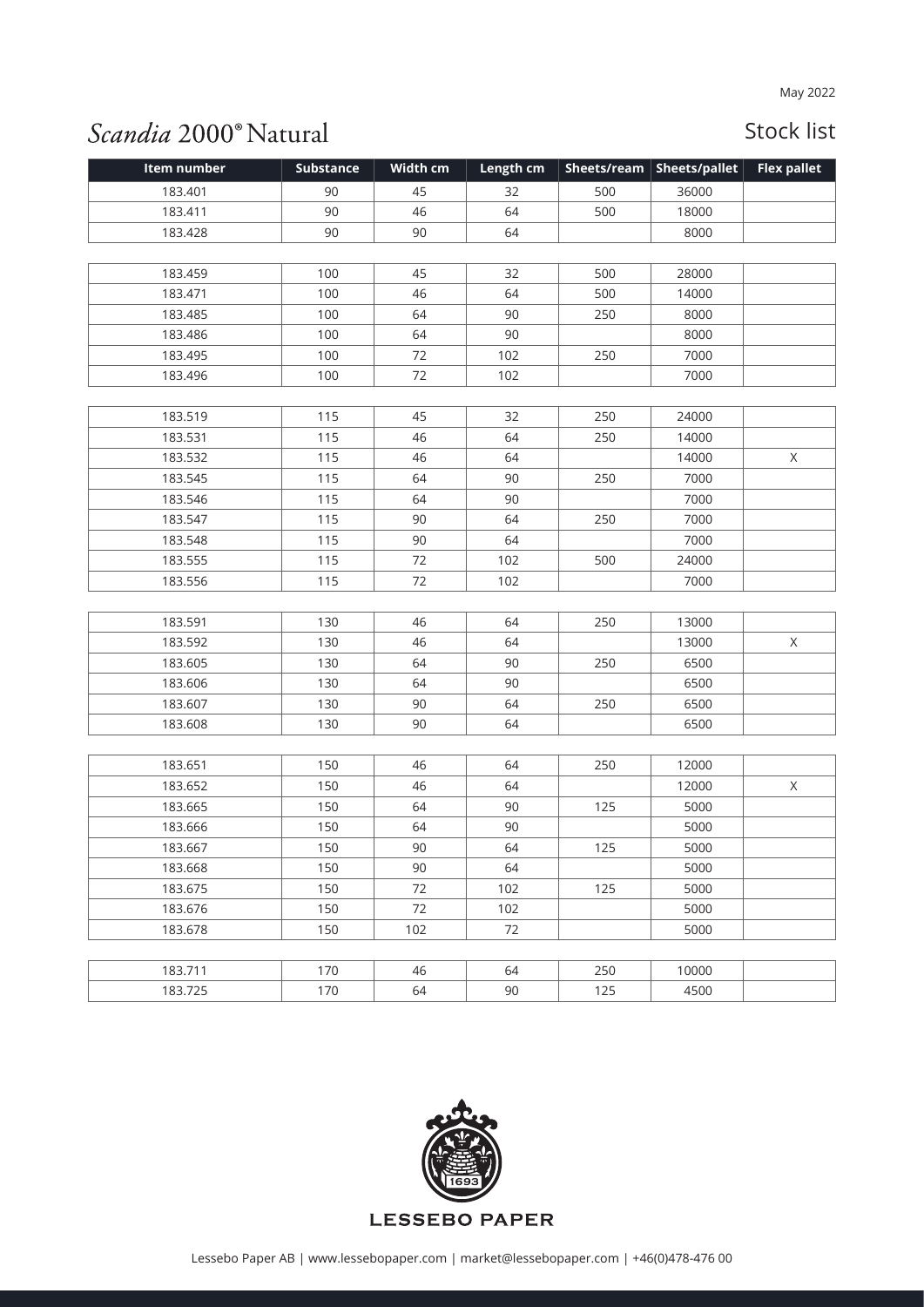## Scandia 2000<sup>®</sup>Natural

| Item number | <b>Substance</b> | Width cm | Length cm | Sheets/ream | Sheets/pallet | <b>Flex pallet</b> |
|-------------|------------------|----------|-----------|-------------|---------------|--------------------|
| 183.771     | 200              | 46       | 64        | 250         | 8000          |                    |
| 183.772     | 200              | 46       | 64        |             | 8000          | X                  |
| 183.785     | 200              | 64       | 90        | 125         | 4000          |                    |
| 183.786     | 200              | 64       | 90        |             | 4000          |                    |
|             |                  |          |           |             |               |                    |
| 183.831     | 240              | 46       | 64        | 125         | 7000          |                    |
| 183.832     | 240              | 46       | 64        |             | 7000          | X                  |
| 183.845     | 240              | 64       | 90        | 125         | 3500          |                    |
| 183.846     | 240              | 64       | 90        |             | 3500          |                    |
| 183.877     | 240              | 102      | 72        | 100         | 3000          |                    |
|             |                  |          |           |             |               |                    |
| 183.921     | 300              | 46       | 64        | 125         | 5000          |                    |
| 183.933     | 300              | 64       | 90        | 75          | 2550          |                    |
|             |                  |          |           |             |               |                    |
| 183.997     | 440              | 102      | 72        | 50          | 1500          |                    |